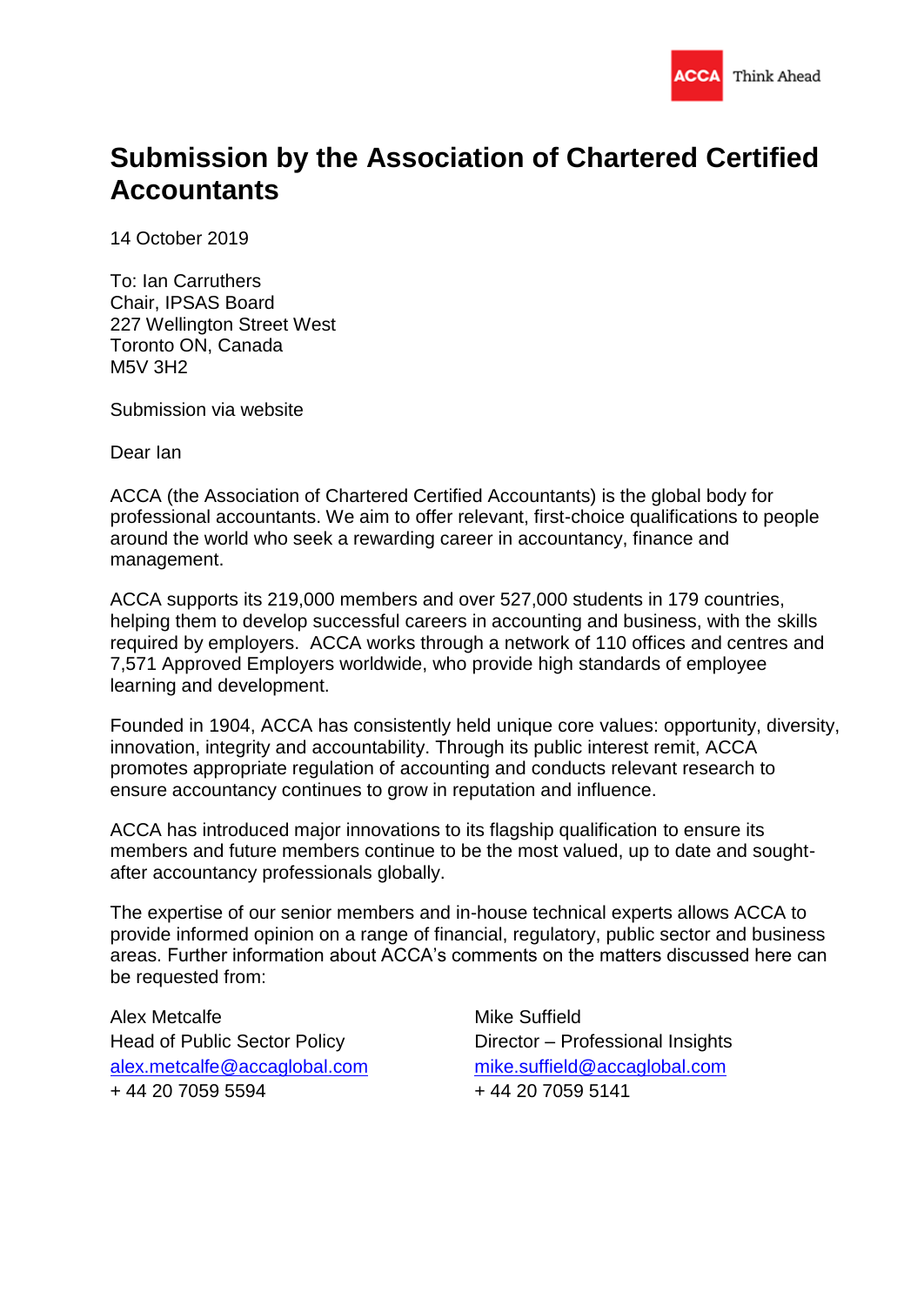

ACCA welcomes the opportunity to comment on the consultation paper issued by IPSAS Board on *Measurement*. The ACCA Public Sector Global Forum, staff experts and broader ACCA stakeholders have considered the matters raised and their views are represented in the following.

It is worth noting that ACCA contributed to the Accountancy Europe (AE) [response](https://www.accountancyeurope.eu/wp-content/uploads/Accountancy-Europe-response-to-IPSASB-Measurement-CP.pdf) on this consultation. The purpose of this response is to highlight clarifications and additional comments from ACCA in regards to the *Measurement* consultation.

# **Comment outside of Preliminary Views and Specific Matters for Comment**

ACCA wishes to strengthen the point made in the AE response regarding the purpose of the Conceptual Framework (CF), relative to standards and application guidance. The CF should provide the underpinning concepts supporting the standards and application guidance and not act as the source of the principles-based rule itself. The IPSAS Board should avoid inconsistency between the CF and the IPSASs. It is worth noting that the illustrative Exposure Draft (ED) does not indicate amendments required to other standards or in fact the CF itself, though this will be critical to maintaining a coherent set of IPSASs that align with the CF.

# AREAS FOR SPECIFIC COMMENT:

# **Preliminary view 1 – Chapter 2**

*The IPSASB's Preliminary View is that the fair value, fulfilment value, historical cost and replacement cost measurement bases require application guidance. Do you agree with the IPSASB's Preliminary View? If not, please provide your reasons, stating clearly which measurement bases should be excluded from, or added to, the list, and why?*

#### **Response**

We agree that fair value, fulfilment value, historical cost and replacement cost require application guidance. It is our view that any measurement basis that is currently in use across the IPSASs should be included in the ED. In particular, this would mean the inclusion of 'net realizable value' – though this should be described as 'Fair value less cost to sell' in order to align with IFRS (based on the CP's suitable principle of aligning IPSAS and IFRS terminology, where possible).

In addition to the measurement bases listed in the AE response, we note that 'value in use' needs to be retained due to its connection to impairment.

#### **Preliminary view 2 – Chapter 2**

*The IPSASB's Preliminary View is that the application guidance for the most commonly used measurement bases should be generic in nature in order to be applied across the IPSAS suite of standards. Transaction specific measurement guidance will be included in the individual standards providing accounting requirements and guidance for assets and liabilities.*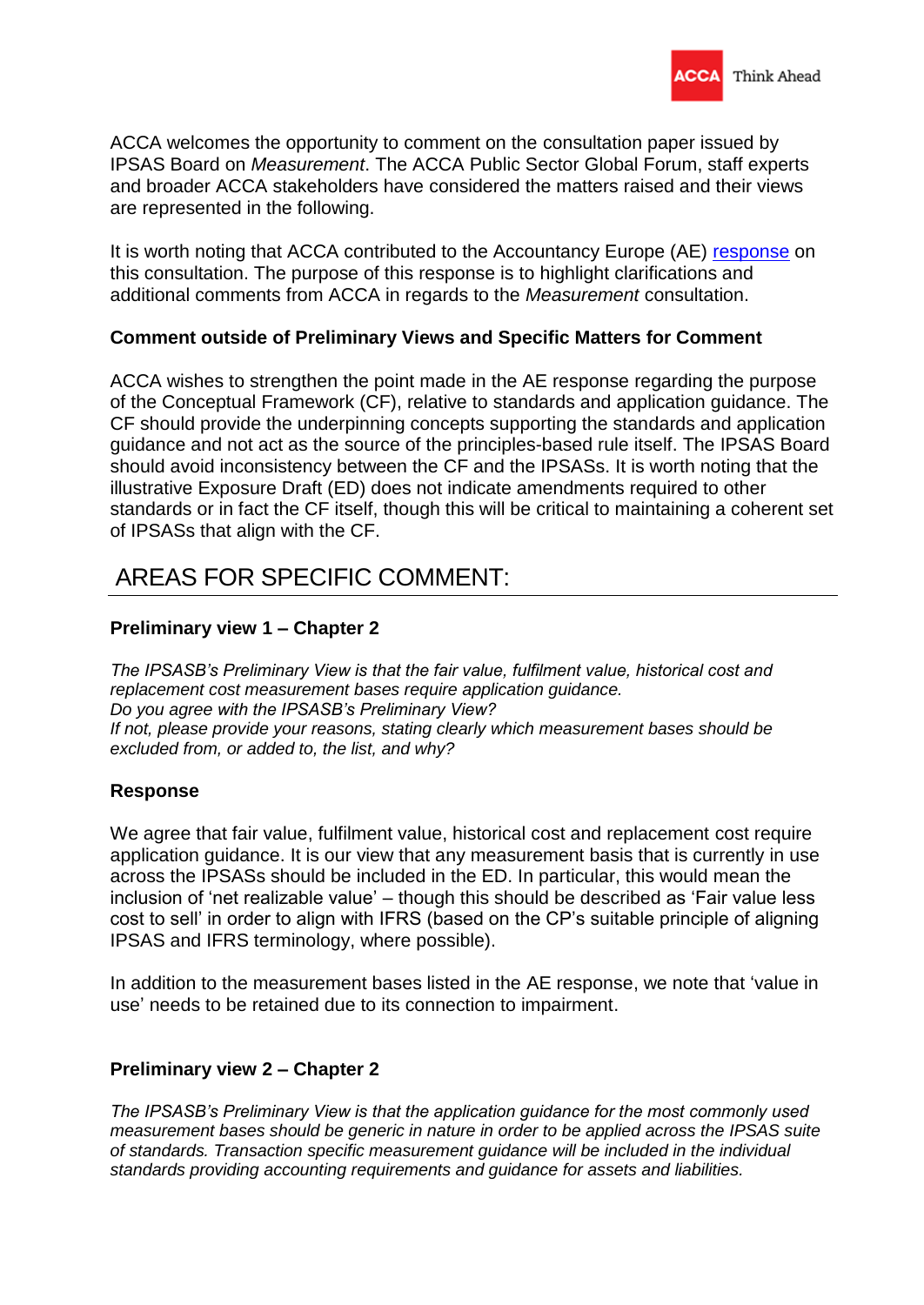

*Do you agree with the IPSASB's Preliminary View? If not, please provide your reasons, and state what guidance should be included, and why.*

#### **Response**

We agree with the Preliminary View.

# **Preliminary view 4 – Chapter 2**

*The IPSASB's Preliminary View is that fair value guidance should be aligned with IFRS 13, taking into account public sector financial reporting needs and the special characteristics of the public sector. The IPSASB considers Appendix A: Fair Value–Application Guidance, to be complete.*

*Do you agree with the IPSASB's Preliminary View? If not, please provide your reasons, stating clearly what you consider needs to be changed.*

# **Response**

Fair value guidance should be aligned as far as possible with IFRS 13. One exception would be 'highest and best use', which should be adapted to the public sector context.

#### **Preliminary view 7**

*The IPSASB's Preliminary View is that all borrowing costs should be expensed rather than capitalized, with no exception for borrowing costs that are directly attributable to the acquisition, construction, or production of a qualifying asset. Do you agree with the IPSASB's Preliminary View? If not, please state which option you support and provide your reasons for supporting that option.*

#### **Response**

We do not agree with the Preliminary View and instead advocate for retaining the option to capitalise certain borrowing costs, where this choice for preparers would be informed by detailed application guidance.

ACCA agrees with the opinion of AE regarding recognition of instances where capitalisation of borrowing costs is appropriate, but clarifies that there may be instances where expensing borrowing costs is more appropriate, for example to meet the needs of General Purpose Financial Statement (GFS) users. At the same time, we also recognise the argument in paragraph 3.23, setting out that some users want to see a 'clean' interest cost.

Given the competing opinions to this Preliminary View, as well as the importance of borrowing costs in the public sector context, ACCA recommends that the IPSAS Board considers this matter in more detail.

#### **Preliminary view 8**